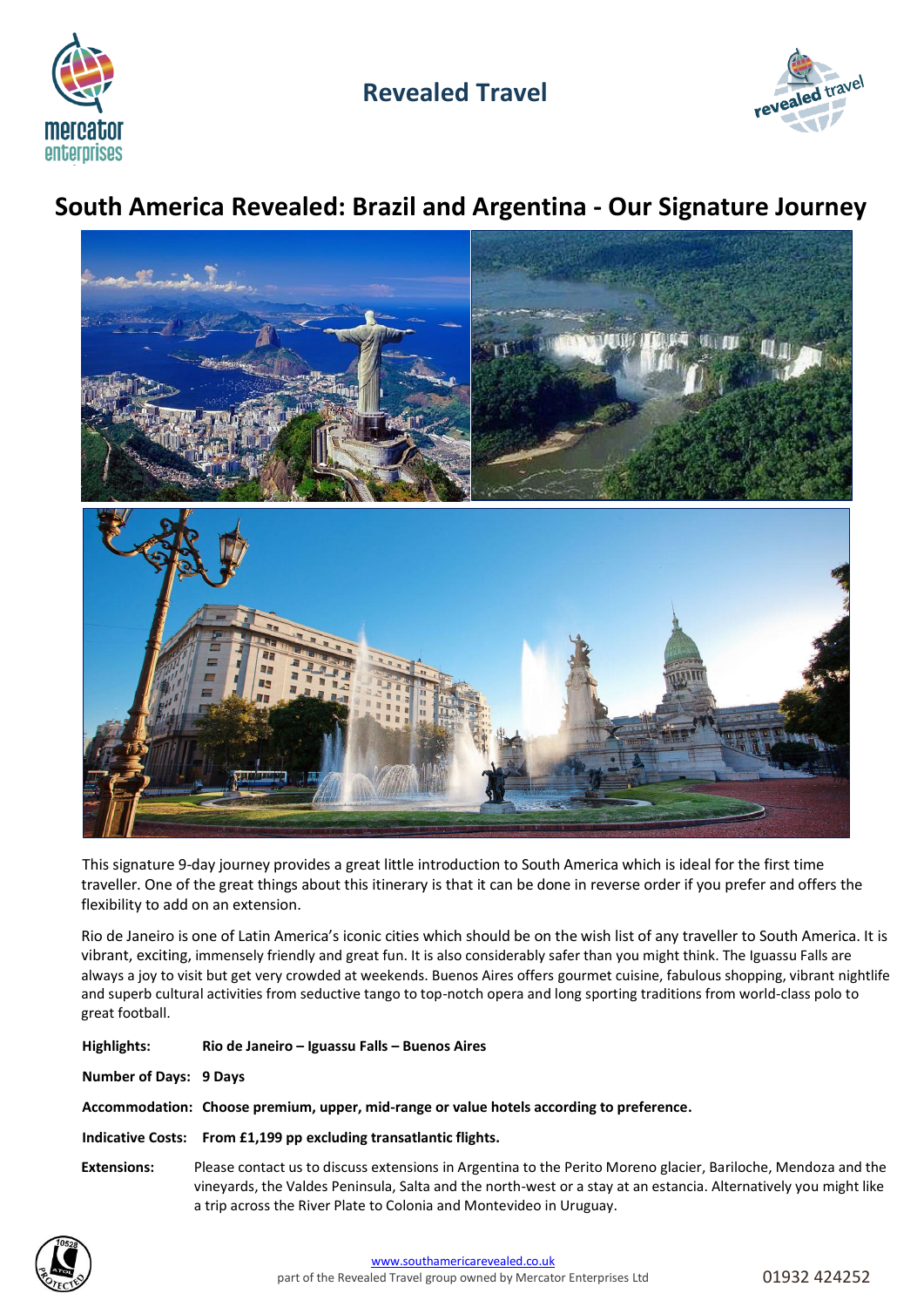# **Highlights: Rio de Janeiro – Iguassu Falls – Buenos Aires**

## **Days 1-4: Rio de Janeiro:**

- Day 1: Arrival transfer to your hotel; 3 nights' accommodation.
- Day 2: Excursions to Sugarloaf Mountain and to Corcovado Mountain (Statue of Christ the Redeemer)
- Day 3: Free day to explore Rio de Janeiro. Please contact us to arrange additional excursions.
- Day 4: Departure transfer to the airport in time for your flight to Iguassu.

Rio de Janeiro has the most spectacular setting of all South American cities.

If you would like us to arrange other excursions or activities in Rio, such as a helicopter ride over the city, a tour of the Maracana stadium, a visit to a samba school to see rehearsals for carnivals, cooking lessons or a course on Brazilian cocktails please just let us know. During your stay we recommend a visit to the Museum of Tomorrow in the revitalized Docklands area of the city and to the Selaron Steps at Santa Teresa.

# **Days 4-6: Iguassu Falls:**

- Day 4: Arrival transfer to your hotel; 2 nights' accommodation.
- Recommended tour: Brazil side of the falls
- Day 5: Excursion to the Argentine side of the Falls.
- Day 6: Transfer to the airport in time for your flight to Buenos Aires.

The Iguassu Falls, on the border between Brazil and Argentina, are one of the great wonders of the natural world. A stay of two nights allows plenty of time to see the falls from both sides.

It is easy enough to arrange additional excursions such as a helicopter flight over the falls or a boat trip locally. We recommend walks in the national park on the Brazilian side or perhaps a visit to the nearby Itapu Dam which produces enough hydroelectricity to power southern Brazil, as well as the whole of Paraguay.

# **Days 6-9: Buenos Aires:**

- Day 6: Arrival transfer from the airport to your hotel.
- Day 7: Half day city tour with private, English speaking guide.
- Optional dinner and Tango show.
- Day 8: Free day in Buenos Aires.
- Day 9: Departure transfer to the airport.

Buenos Aires is a modern and dynamic metropolis which manages to retain considerable charm and traditions. The endearing Recoleta district has tree-lined boulevards and elegance whilst the refurbished docklands area of Puerto Madero is now a thriving hubbub of restaurants, hotels and bars.

A tango show provides a display of intricate dance, evocative live music and songs known to every Argentine since childhood.

If you would like us to book other activities, such as tango classes, a football tour, cycle rides, our Pope Francis tour or a visit to notable bars and restaurants, please let us know. Other excursions include a day out at an estancia, a boat trip across the Rio de la Plata to Colonia in Uruguay or a visit to the Tigre Delta.